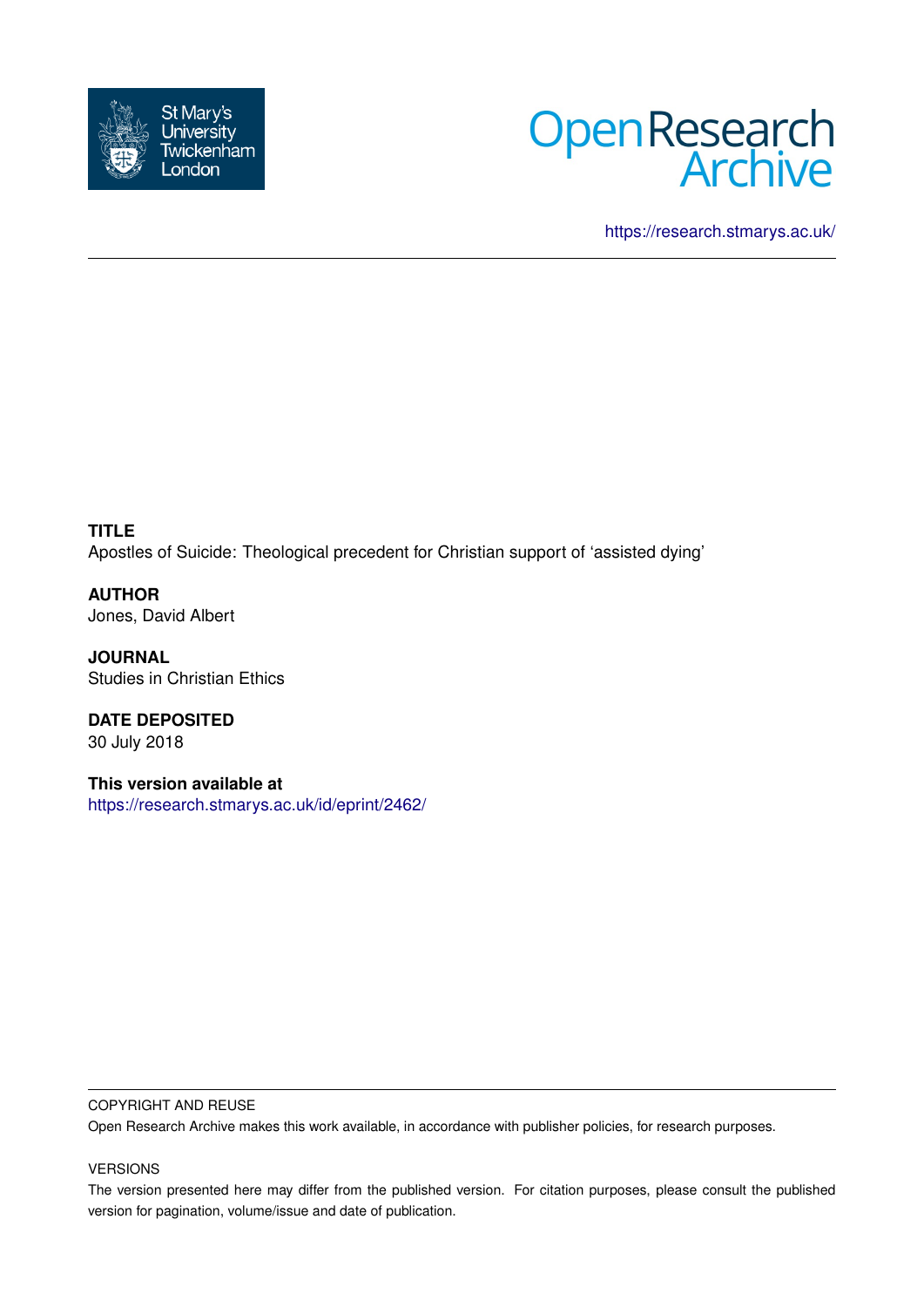# **Apostles of Suicide: Theological precedent for Christian support of 'assisted dying'**

*David Albert Jones*

## *Abstract*

*This paper examines the claim of Paul Badham that there is theological precedent for 'a Christian case for assisted dying'. The writings of Rev William Inge and Jospeh Fletcher do indeed advocate forms of assisted dying. However, this precedent is deeply problematic for its ugly attitude towards people with disabilities.* 

# **Assisted dying, Assisted suicide, euthanasia, eugenics, disability, Paul Badham, William Inge, Joseph Fletcher**

#### **A voice crying in the wilderness?**

In 1998 the Lambeth conference passed a resolution stating that euthanasia, defined as 'the act by which one person intentionally causes or assists in causing the death of another who is terminally or seriously ill in order to end the other's pain and suffering' is 'neither compatible with the Christian faith nor should be permitted in civil legislation'.<sup>1</sup> This position was reaffirmed at the General Synod of 2005 by 293 to one against.<sup>2</sup> Of all the submissions from Christian organisations to the House of Lords in 2005, only one was in favour of legalizing assisted suicide. This was written by Paul Badham, Professor of Theology and Religious Studies at the University of Wales, Lampeter.<sup>3</sup>

If Badham's theological position seemed isolated in 2005, a voice crying in the wilderness, it was given high profile support in July 2014 by George Carey, former Archbishop of Canterbury, Desmond Tutu, former Archbishop of Capetown and Alan Wilson, Bishop of Buckingham. 4 However, these exceptions were newsworthy precisely because they were exceptional; there remains a significant ecclesial consensus across Anglican, Catholic, Orthodox and Non-conformist churches in opposition to legalizing assisted suicide or euthanasia.

In public discourse most Christians involved in the debate tend to prefer practical arguments which have general secular appeal. Badham is right, however, to argue for the importance of 'exploring euthanasia as a theological issue'.<sup>5</sup> Overtly theological inter-Christian discussion is pressing for a number of reasons. Without access to a well-developed Christian account, there is a danger that those unsympathetic to the faith might concoct a caricature of Christianity and impute this caricature to others. There is a further danger that Christians may accept such a caricature as accurate.

 $\overline{a}$ 

<sup>1</sup> Lambeth Conference 1998, Resolutions I.14.

[http://www.anglicancommunion.org/media/76650/1998.pdf?author=Lambeth+Conference&subject=Euthana](http://www.anglicancommunion.org/media/76650/1998.pdf?author=Lambeth+Conference&subject=Euthanasia&year=1998) [sia&year=1998](http://www.anglicancommunion.org/media/76650/1998.pdf?author=Lambeth+Conference&subject=Euthanasia&year=1998)

<sup>2</sup> General Synod 2005 (GS 1575[\) http://anglicansonline.org/news/articles/2005/CofEsynod0705.html](http://anglicansonline.org/news/articles/2005/CofEsynod0705.html)

<sup>3</sup> <http://www.publications.parliament.uk/pa/ld200405/ldselect/ldasdy/86/5020342.htm> reprinted as P.

Badham 'MCU Submission on the Assisted Dying Bill' *Modern Believing* April 2005 46(2), pp. 46–51. <sup>4</sup> Hansard 18 July 2014 : Column 825

<http://www.publications.parliament.uk/pa/ld201415/ldhansrd/text/140718-0002.htm>

<sup>5</sup> P. Badham *Is there a Christian Case for Assisted Dying?* (London: SPCK, 2009), p. 3.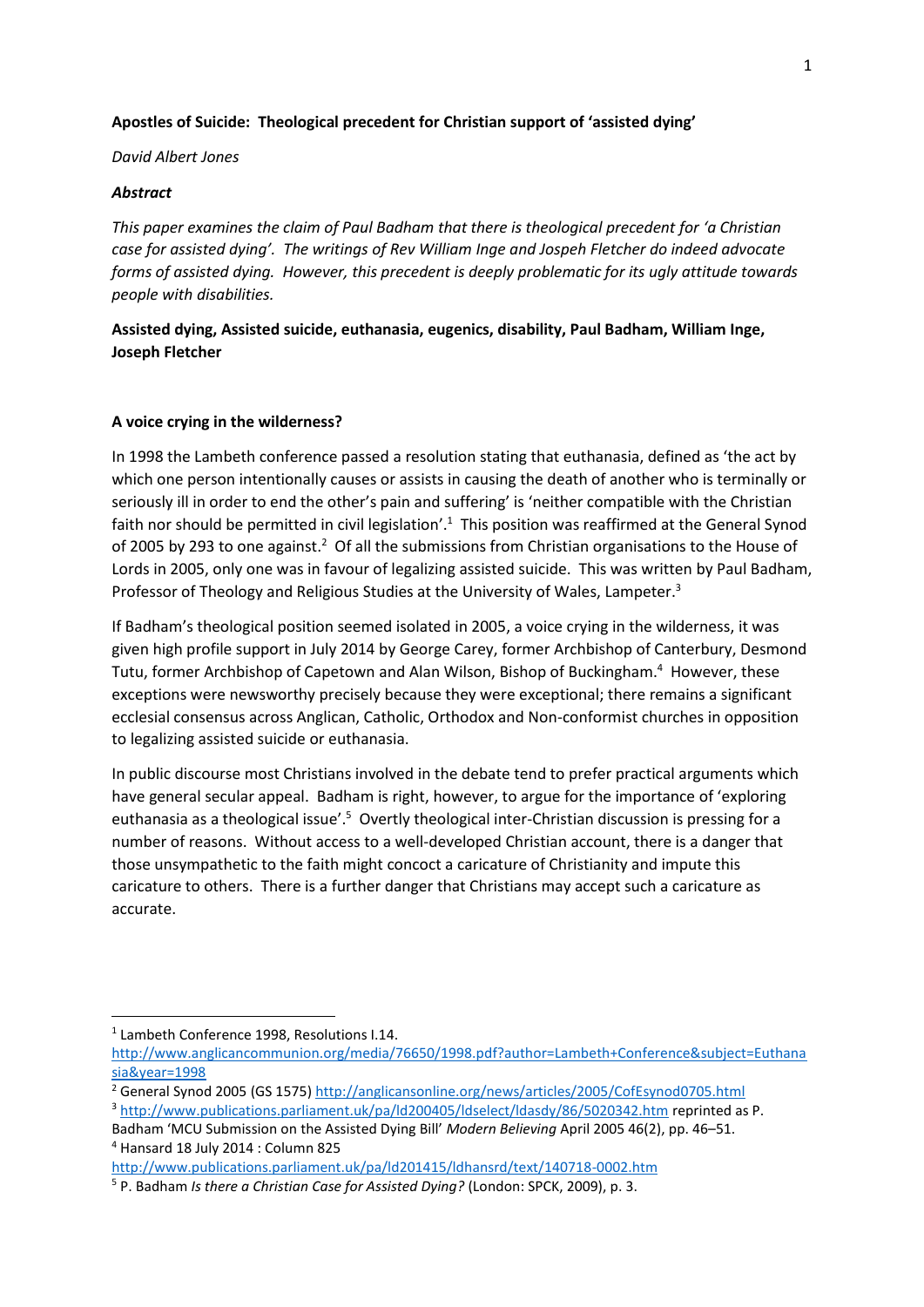An adequate Christian theological response to the question of whether to legalize euthanasia or assisted suicide requires many parallel lines of enquiry, including Scriptural,<sup>6</sup> doctrinal,<sup>7</sup> historical, philosophical, legal, psychological, and sociological aspects. The present paper examines only one element of this response and that is the element of Christian tradition.

Acknowledging that support for 'assisted dying' is a minority opinion among contemporary Church leaders, Badham appeals to the precedent of prominent theologians who have advocated euthanasia, not least William Inge, Lady Margaret Professor of Divinity in Cambridge, Dean of St Pauls Cathedral and 'the founding father of the British Voluntary Euthanasia Society'.<sup>8</sup> Another prominent theologian of the past whom Badham cites in his defence is Joseph Fletcher, 'formerly Professor of Christian Ethics at Harvard and founder of the very influential school of Situation Ethics'.<sup>9</sup> Among contemporary theologians to whom Badham appeals is Hans Küng, 'probably the best-known and most widely read theologian in the world'.<sup>10</sup> It is noteworthy that Küng, writing in 1995, also sought support from 'other theologians who have expressed themselves even more clearly on this question'.<sup>11</sup> The earliest theologian<sup>12</sup> Küng cites is, again, Joseph Fletcher.

This paper aims to explore the history of Christian support for euthanasia and assisted suicide. It will both identify some key theological arguments that have been developed in favour of this position and provide insight into these arguments by placing them in a historical context. This, in turn, will help determine whether there is theological precedent for 'a Christian case for assisted dying'.

#### **Scientific myth and religious history**

Throughout history there have been occasional references to mercy killing among Christian writers<sup>13</sup> as well as recurrent attempts to provide a moral justification for suicide under exceptional circumstances.<sup>14</sup> However, prior to the nineteenth century, these had never amounted to a concerted movement to develop a medical practice or a legal framework for euthanasia or assisted suicide. The modern euthanasia movement can be dated from the establishment of the Voluntary Euthanasia Legalisation Society in London in 1935. The intellectual roots of that movement can, in turn, be traced back to popular intellectual discussion in the 1870s.<sup>15</sup> Such discussion was the product of speculative and literary societies and conducted in periodicals such as the *Spectator* and

**.** 

<sup>6</sup> See, amongst others, A. Fisher *Catholic Bioethics for a New Millennium* (Cambridge: Cambridge University Press, 2011).

<sup>7</sup> See, amongst others, D.A. Jones, *Approaching the End: a theological exploration of death and dying* (Oxford: Oxford University Press, 2007).

<sup>8</sup> Badham, *Is there a Christian Case*, p. 3, see also Badham 'MCU Submission'.

<sup>9</sup> Badham, *Is there a Christian Case*, p. 4

<sup>10</sup> *Ibid*.

<sup>&</sup>lt;sup>11</sup> H. Küng and W. Jens, *Dying with Dignity: A plea for personal responsibility* (New York: Continuum, 1998), p. 37 (German original 1995).

 $12$  Küng also quotes Barth (p. 37) but this is in relation to how suicide is defined, not in relation to whether to legislate for assisted suicide or euthanasia.

<sup>13</sup> Probably most famously in Thomas More's *Utopia*, though it is should not be thought that More was advocating this practice.

<sup>&</sup>lt;sup>14</sup> The title of the present paper is taken from a response to one such attempt: 'The apostles of suicide tell us that it is quite allowable to quit one's house when one is tired of it. Agreed, but most men would prefer sleeping in a mean house to lying in the open air' (Voltaire, 'On Suicide, and the Abbe St. Cyran's Book legitimating Suicide' in *A Philosophical Dictionary*)

<sup>15</sup> I. Dowbiggin, *A Concise History of Euthanasia: Life, death, God and Medicine* (Lanham, MD: Rowman & Littlefield, 2005); N.D.A. Kemp, *'Merciful release': The history of the British euthanasia movement* (Manchester: Manchester University press, 2002); E.J. Emanuel, 'The history of euthanasia debates in the United States and Britain.' *Annals of Internal Medicine* 121.10 (1994), pp. 793-802.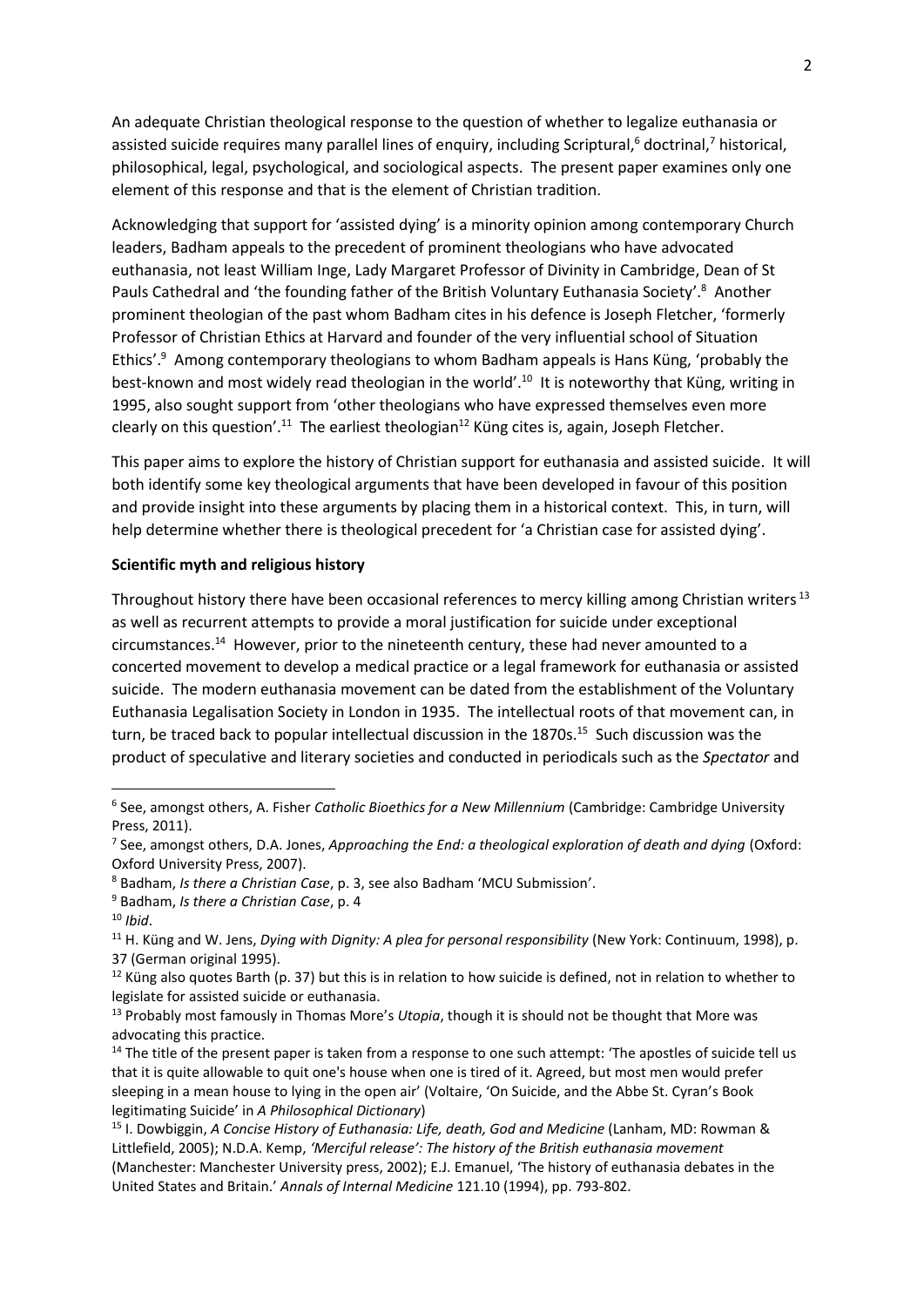the *Fortnightly Review*. This culture was by no means uniformly antagonistic to Christianity, but it allowed the expression and exploration of secular, anti-clerical and anti-Christian ideas.

Prominent among the secular ideas prevalent at that time was the myth of a perpetual warfare between science and religion. The two most influence expressions of the 'conflict thesis' were John William Draper's *History of the Conflict between Religion and Science* (1874) and Andrew Dickson White's *A History of the Warfare of Science with Theology in Christendom* (1896). The conflict thesis is often associated with assertive atheism such as that espoused by T.H. Huxley or, more recently, by Richard Dawkins. Nevertheless, the conflict thesis has also been held and promulgated by liberal believers who are antagonistic not to religion as such but to forms of religion which give authority to Scripture, tradition or the clergy, rather than the experience of lay Christians in the modern world. Draper belonged to the former category but White to the latter.<sup>16</sup>

The conflict thesis came to particular prominence following the famous Oxford evolution debate of 1860, in which Draper took part. This explains the presence, in the earliest strand of writing in favour of euthanasia, of the claim that Christianity had consistently opposed medical progress and that it had opposed the alleviation of suffering. One example, offered as early as 1870,<sup>17</sup> and invoked repeatedly by Badham, $18$  is the claim that Christians had initially opposed the use of chloroform in childbirth as contrary to the text of Genesis 3.16. Such examples served to discredit received Christian belief as a source of opposition to suicide or mercy killing.

A fatal flaw in such arguments is that they are typically based on false premises, both in general and in particular. The general thesis of a warfare between science and religion is now regarded as poor intellectual history.<sup>19</sup> It is a myopic reading of history which tells one more about the historian than about events as they were understood at the time when they were happening. Indeed, in relation to the progress of medicine and healthcare, it is difficult to overstate the positive contribution of Christianity as even White was compelled to acknowledge.

This spirit [of Jesus of Nazareth] then poured into the world, flowed down through the ages, promoting self-sacrifice for the sick and wretched. Through all those succeeding centuries, even through the rudest, hospitals and infirmaries sprang up along this blessed stream. Of these were the Eastern establishments for the cure of the sick at the earliest Christian periods, the Infirmary of Monte Cassino and the Hôtel-Dieu at Lyons in the sixth century, the Hôtel-Dieu at Paris in the seventh, and the myriad refuges for the sick and suffering which sprang up in every part of Europe during the following centuries.<sup>20</sup>

More particularly, there is simply no evidence for Christian opposition to chloroform for childbirth. James Young Simpson, the physician who pioneered this practice, was a devout Christian and what

1

<sup>&</sup>lt;sup>16</sup> 'My conviction is that Science, though it has evidently conquered Dogmatic Theology based on biblical texts and ancient modes of thought, will go hand in hand with Religion… [and] the love of God and of our neighbor.' A.D. White, *A History of the Warfare of Science and Theology* (Cambridge, MA: Harvard, 1955 [1896]), Introduction.

<sup>17</sup> S.D. Williams, 'Euthanasia', *Essays by Members of the Birmingham Speculative Club* (London 1870) cited by Kemp *Merciful release*, p. 14.

<sup>18</sup> P. Badham, 'Should Christians accept the validity of voluntary euthanasia?' *Studies in Christian Ethics* 8.2 (1995), pp. 1-12, p. 7 (citing White, *A History*, vol. 2, pp. 36ff), reprinted in R. Gill, *Euthanasia and the Churches* (London: Cassell, 1998); P. Badham, 'Euthanasia and the Christian Understanding of God', *Studies in Christian Ethics* 11.1 (1998), pp. 1-12, p. 4; Badham, *Is there a Christian Case*, p. 89.

<sup>19</sup> See, for example, J.H. Brooke, *Science and Religion: Some Historical Perspectives* (Cambridge: Cambridge University Press, 1991).

<sup>20</sup> White, *A History*, p. 3.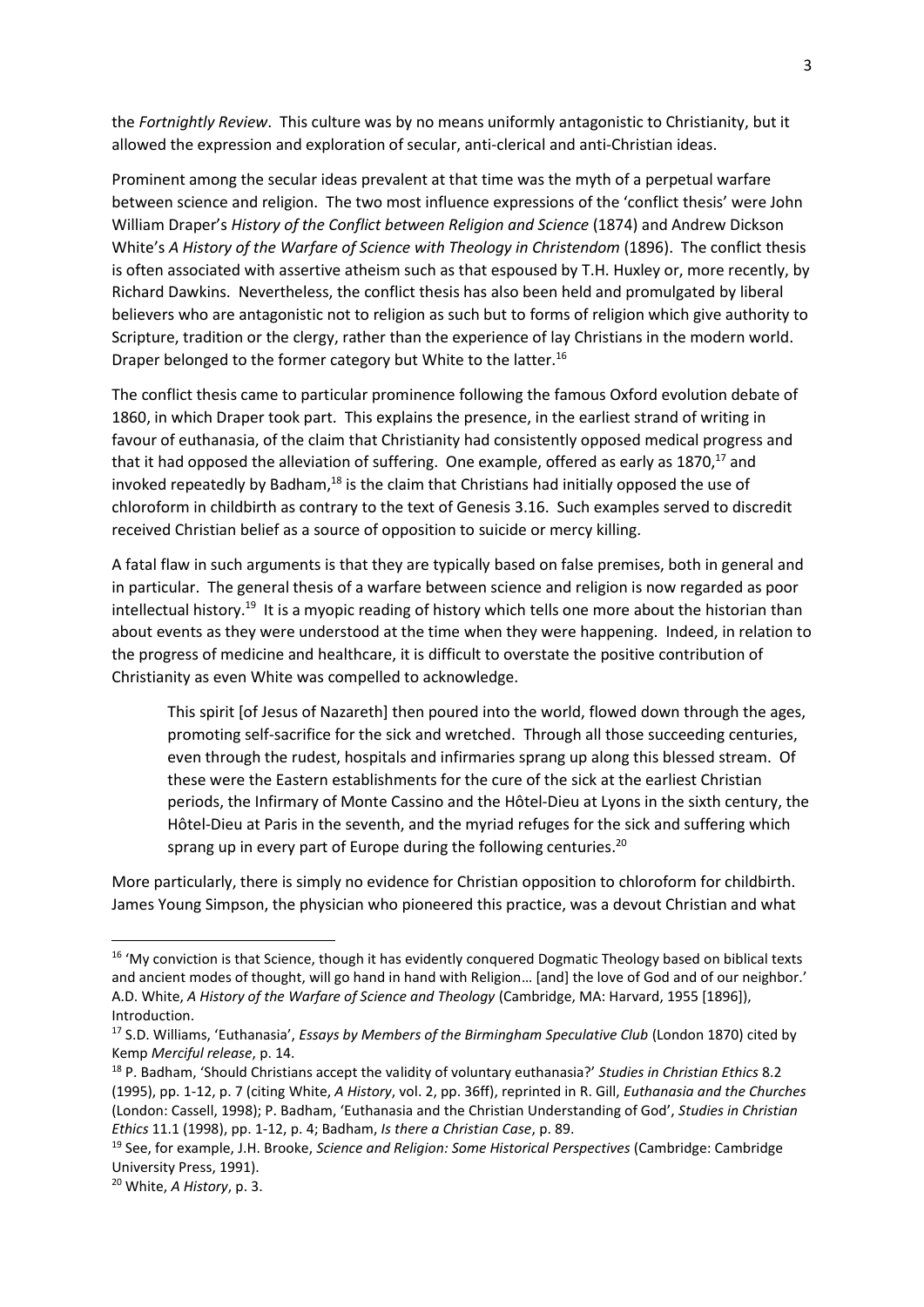opposition he faced came primarily from other physicians concerned about patient safety. Chloroform for childbirth was not opposed by any Christian tract or Christian Denomination or prominent Churchman. Widespread Christian opposition to anaesthesia is a 'myth', in the pejorative sense: it never happened.<sup>21</sup> Similarly there is no evidence, to cite another example invoked repeatedly by Badham,<sup>22</sup> that Pope Leo XII opposed the practice of vaccination in 1829. This alleged event is again a later fabrication.<sup>23</sup> If a Christian case for euthanasia or assisted suicide is to be made it cannot be made on the basis of an alleged history of antagonism between medical progress and Christian theology. Such arguments are trite.

## **Clerical euthanasiasts and Christian eugenicists**

**.** 

The beginning of the twentieth century saw the first discussion of euthanasia among physicians. This coincided with the rise of eugenic ideas as developed by Francis Galton, among others. It is within this new context that Dr Charles Goddard advocated not only voluntary euthanasia for those with incurable diseases, but also involuntary euthanasia for 'idiots, beings having only semblance to human form... unable to enjoy life... [and incapable] of serving any useful purpose in nature'. He declared that such creatures were 'an insult to God's beautiful creation', and that 'their existence surely should not be tolerated in this, a more enlightened time!<sup>'24</sup>

Goddard was an obscure figure, a local doctor, and is cited here only as evidence of what someone could say and believe at the time. Far more influential in the early euthanasia movement was William Inge. He was not only a Professor in Cambridge and thence Dean at St Paul's Cathedral but for twenty five years he was a regular columnist for the *Evening Standard*. He is rightly cited by Badham as exemplifying the first generation of overt Christian support for voluntary euthanasia.

One aspect of Inge's support for euthanasia which is not mentioned by Badham, however, is how it illustrates the influence of eugenic ideas on the emergent euthanasia movement. More than twenty years before advocating a change in the law on euthanasia, the gloomy Dean had already become the most vocal of all Christian eugenicists. He held it as 'incontestable' that 'if nature is not allowed to take her own way of eliminating her failures, rational selection must take its place'.<sup>25</sup> The Eugenics Education Society was founded in 1907 and Inge was a founder member and on the first governing board of the Society. When the *Eugenics Review* was established, in 1909, Inge contributed an essay in the first issue on the morality of eugenics. There he expressed his view that it was quite compatible with Christian ethics to 'hurry out of the world' degraded specimens of humanity where this was for the welfare of the community as a whole.

Christian ethics does not (as is often supposed) teach the duty of preserving and multiplying life at all hazards. Once convinced that so-and-so was an undesirable citizen, the Church, while it believed in itself and had the power, lost no time in hurrying him out of the world.

<sup>23</sup> D.J. Keefe, 'Tracking a Footnote,' *Fellowship of Catholic Scholars* 9, no. 4 (1986), pp. 6-7; see also Humphrey 'Pope Leo XII and the Vaccination Ban' *Quodlibeta* 5 March 2009,

<http://bedejournal.blogspot.co.uk/2009/03/pope-leo-xii-and-vaccination-ban.html>

<sup>24</sup> C.E. Goddard 'Suggestions in favour of terminating absolutely hopeless cases of injury or disease' (17 May 1901), Wellcome Institute for the History of Medicine CMAC/SA/VES/c.4, p. 8, cited by Kemp, *Merciful release*, p. 49.

<sup>21</sup> A.D. Farr, 'Religious Opposition to Obstetric Anaesthesia: a Myth?' *Annals of Science* 409 (1983), pp.159 - 177.

 $22$  Badham 'Euthanasia and the Christian Understanding', p. 4; Badham, 'MCU Submission'.

<sup>25</sup> W.R. Inge, 'Some Moral Aspects of Eugenics', *Eugenics Review* April 1909, 1.1: 26-36, at 29. See also W.R. Inge 'Eugenics and Religion' *Eugenics Review* January 1921, 12.4: 257–265; F. Hale, 'Debating the New Religion of Eugenics' *Heythrop Journal* 52.3 (2011): 445-457.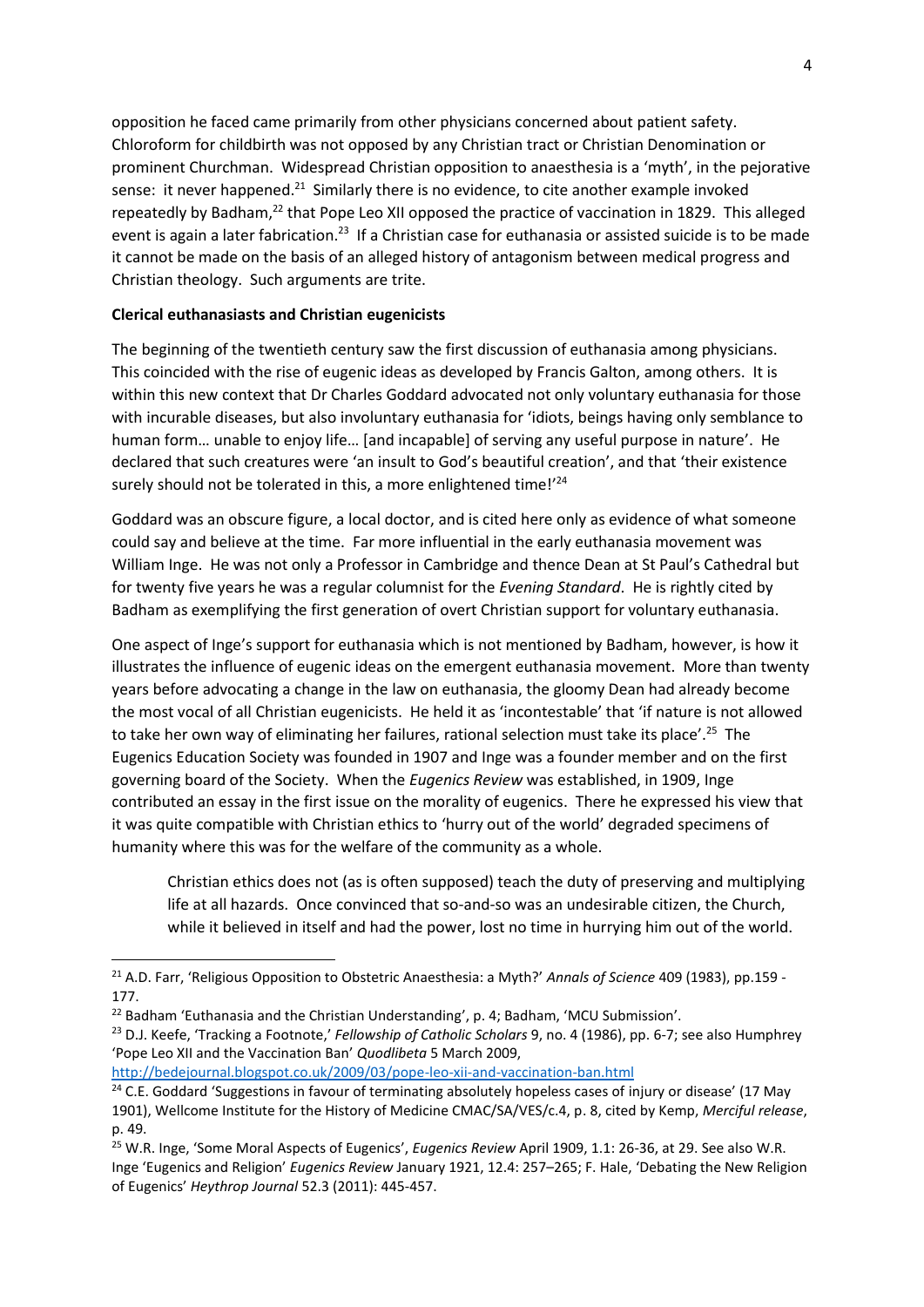No doubt they usually burnt the wrong people, which was very unfortunate; and you must not suppose that I want to see *autos da fe* even of our most degraded specimens; but my point is that there is nothing inconsistent with Christianity in imposing as well as enduring personal sacrifice where the highest welfare of the community is at stake.<sup>26</sup>

The same attitude to categories of people whom Inge labelled 'degraded specimens' was later expressed by Ernest Barnes, Anglican Bishop of Birmingham. In a lecture at Oxford University in 1937 he stated that,

The cost of social derelicts, and especially of the feeble-minded, is harmful in that indirectly it presses upon all cases. I cannot think it right to keep alive individuals whom doctors know to be doomed from birth to a sub-human existence.<sup>27</sup>

Writing after the Second World War, it is noteworthy how close Joseph Fletcher's views in regard to euthanasia and disability were to those of earlier theologians such as Inge and Barnes. The following quotation is from a Magazine called *The Atlantic Monthly*: in this passage Fletcher is replying to the father of a child born with Down's syndrome.

People… have no reason to feel guilty about putting a Down's syndrome baby away, whether it's 'put away' in the sense of hidden in a sanitarium or in a more responsible lethal sense. It is sad; yes. Dreadful. But it carries no guilt. True guilt arises only from an offense against a person, and a Down's is not a person. There is no cause for remorse, even though, certainly, there is for regret. Guilt over a decision to end an idiocy would be a false guilt… There is far more reason for real guilt in keeping alive a Down's or other kind of idiot, out of a false idea of obligation or duty, while at the same time feeling no obligation at all to save that money and emotion for a living, learning child.<sup>28</sup>

## **The 'humiliation' of dependency**

These quotations are not unrepresentative or taken out of context. They represent a very clear and distinctive strand of thought within that minority Christian tradition that embraced what would later be termed 'assisted dying'. While arguments for legalization focused on voluntary euthanasia, it was a commonplace among Christian eugenicists and supporters of euthanasia that those Christians who objected to 'hurrying… out of the world' children with intellectual disabilities were moved by a false humanitarianism. Jonathan Glover, discussing similar views expressed by Virginia Wolfe, states that 'the Nazis have made such ugly attitudes now impossible to express and, one hopes, to have'. 29 However, the quotation from Joseph Fletcher was written in 1968, showing that it was still quite possible for a Christian theologian to express such ugly attitudes, even twenty years after the war.

A common contemporary argument against legalizing voluntary euthanasia is that it can lead to nonvoluntary euthanasia, especially in the case of disabled infants and cognitively impaired adults.<sup>30</sup>

 $\overline{a}$ 

<sup>28</sup> J. Fletcher 'The Right to Die'. *The Atlantic Monthly* April 1968: 59–64.

<sup>&</sup>lt;sup>26</sup> Inge, 'Some Moral Aspects', page 43.

<sup>27</sup> .T. Merricks ' "God and the Gene": E.W. Barnes on Eugenics and Religion', *Politics, Religion & Ideology*, 2012, 13:3, 353-374, p. 361. Barnes, not mentioned by Badham, is cited here as a rare example of episcopal approval of euthanasia.

<http://www.riverbendds.org/index.htm?page=fletcher.html>

<sup>29</sup> J. Glover 'Nazi eugenics, Virginia Woolf and the morality of designer babies' *Guardian Comment is free* 6 May 2006.<http://www.theguardian.com/commentisfree/2006/may/06/comment.health>

<sup>30</sup> D.A. Jones 'Is there a logical slippery slope from voluntary to non-voluntary euthanasia?' *Kennedy Institute of Ethics Journal* December 2011, 21.4: 379-404. R. Cohen-Almagor 'First do no harm: intentionally shortening lives of patients without their explicit request in Belgium' *Journal of Medical Ethics* (2015): medethics-2014.